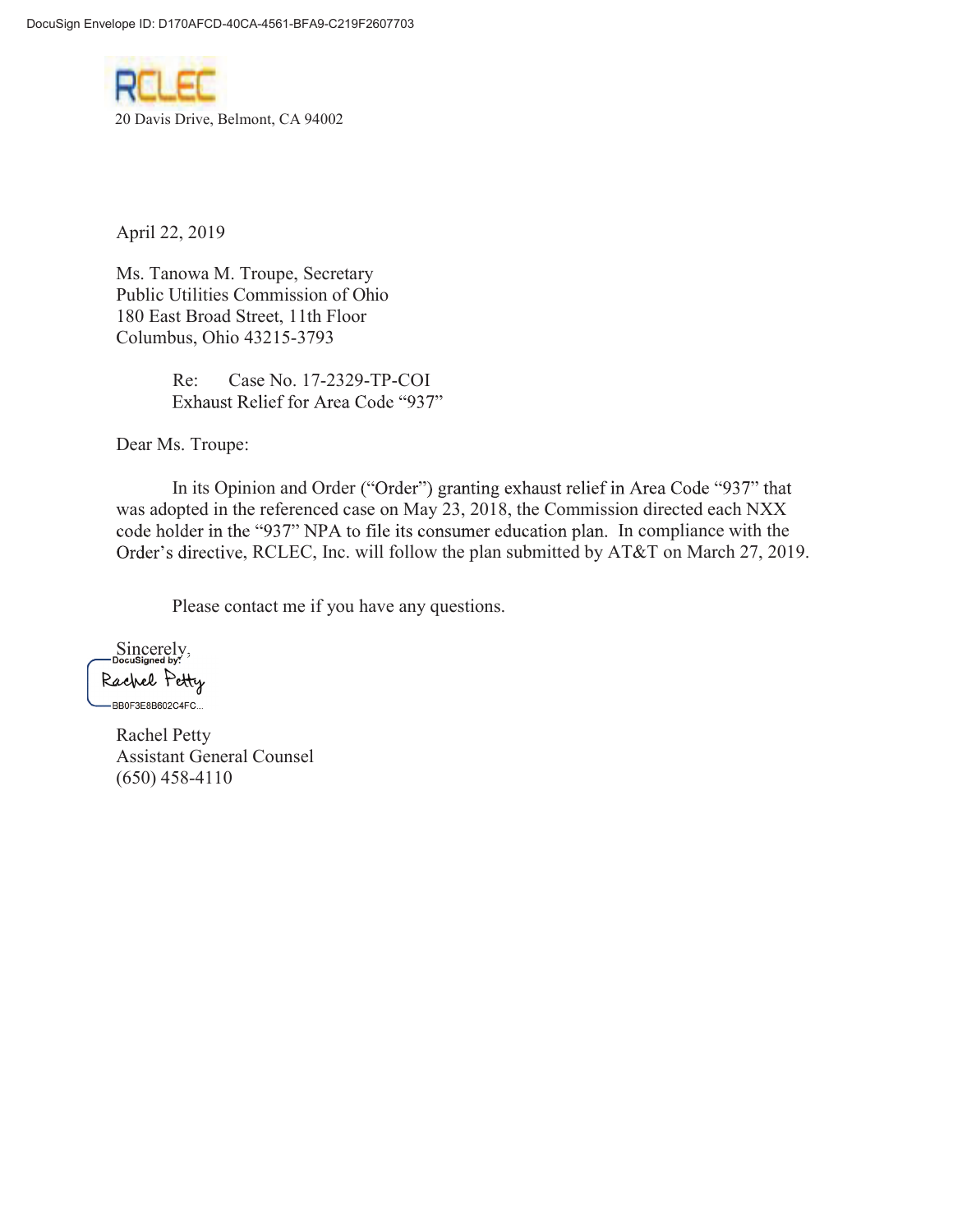

## This foregoing document was electronically filed with the Public Utilities Commission of Ohio Docketing Information System on 4/23/2019 in Case No(s). 17-2329-TP-COI

Summary: letter filed by Joseph Musoke, on behalf of RCLEC, Inc. RCLEC states that it will follow the plan submitted by AT&T on March 27, 2019.